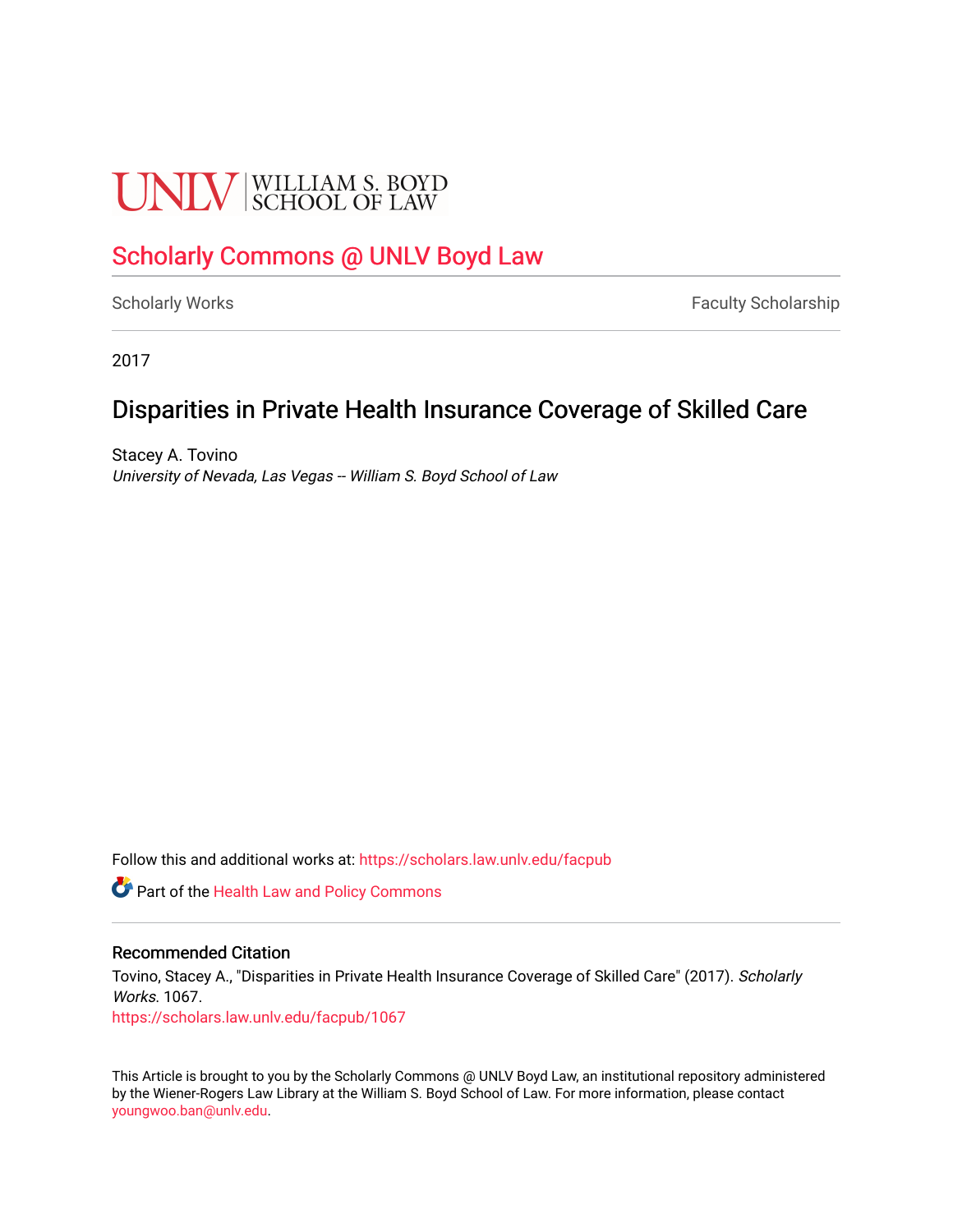



## *Article* **Disparities in Private Health Insurance Coverage of Skilled Care**

## **Stacey A. Tovino**

UNLV William S. Boyd School of Law, Las Vegas, NV 89154, USA; stacey.tovino@unlv.edu

Academic Editor: Elizabeth Pendo Received: 5 September 2017; Accepted: 6 October 2017; Published: 20 October 2017

**Abstract:** This article compares and contrasts public and private health insurance coverage of skilled medical rehabilitation, including cognitive rehabilitation, physical therapy, occupational therapy, speech-language pathology, and skilled nursing services (collectively, skilled care). As background, prior scholars writing in this area have focused on Medicare coverage of skilled care and have challenged coverage determinations limiting Medicare coverage to beneficiaries who are able to demonstrate improvement in their conditions within a specific period of time (the Improvement Standard). By and large, these scholars have applauded the settlement agreement approved on 24 January 2013, by the U.S. District Court for the District of Vermont in *Jimmo v. Sebelius* (*Jimmo*), as well as related motions, rulings, orders, government fact sheets, and Medicare program manual statements clarifying that Medicare covers skilled care that is necessary to prevent or slow a beneficiary's deterioration or to maintain a beneficiary at his or her maximum practicable level of function even though no further improvement in the beneficiary's condition is expected. Scholars who have focused on beneficiaries who have suffered severe brain injuries, in particular, have framed public insurance coverage of skilled brain rehabilitation as an important civil, disability, and educational right. Given that approximately two-thirds of Americans with health insurance are covered by private health insurance and that many private health plans continue to require their insureds to demonstrate improvement within a short period of time to obtain coverage of skilled care, scholarship assessing private health insurance coverage of skilled care is important but noticeably absent from the literature. This article responds to this gap by highlighting state benchmark plans' and other private health plans' continued use of the Improvement Standard in skilled care coverage decisions and identifying possible legal approaches for removing the Improvement Standard in private health insurance. This article also calls for scholars in health law, disability law, and insurance law, among other doctrinal areas, to evaluate the ethics and values associated with the continued use of the Improvement Standard in private health insurance.

**Keywords:** skilled care; Medicare; private health insurance; stigma; improvement; maintenance

This article compares and contrasts public and private health insurance coverage of skilled medical rehabilitation, including cognitive rehabilitation, physical therapy, occupational therapy, speech-language pathology, and skilled nursing services (collectively, skilled care). As background, prior scholars writing in this area have focused on Medicare $^1$  coverage of skilled care and have challenged coverage determinations limiting Medicare coverage to beneficiaries who are able to demonstrate improvement in their conditions within a specific period of time (the Improvement Standard).<sup>2</sup> By and large, these scholars have applauded the settlement agreement approved on

<sup>1</sup> See, e.g., (Lerch and Fischmann 2012, pp. 685, 698–703) (reviewing litigation alleging that the federal Department of Health and Human Services (HHS) illegally used an "Improvement Standard" in making Medicare coverage determinations).

See, e.g., (Deford et al. 2010) (thoroughly explaining the demographic context in which the Improvement Standard is applied and describing the relevant Social Security Act provisions, federal regulations, program manual provisions, and other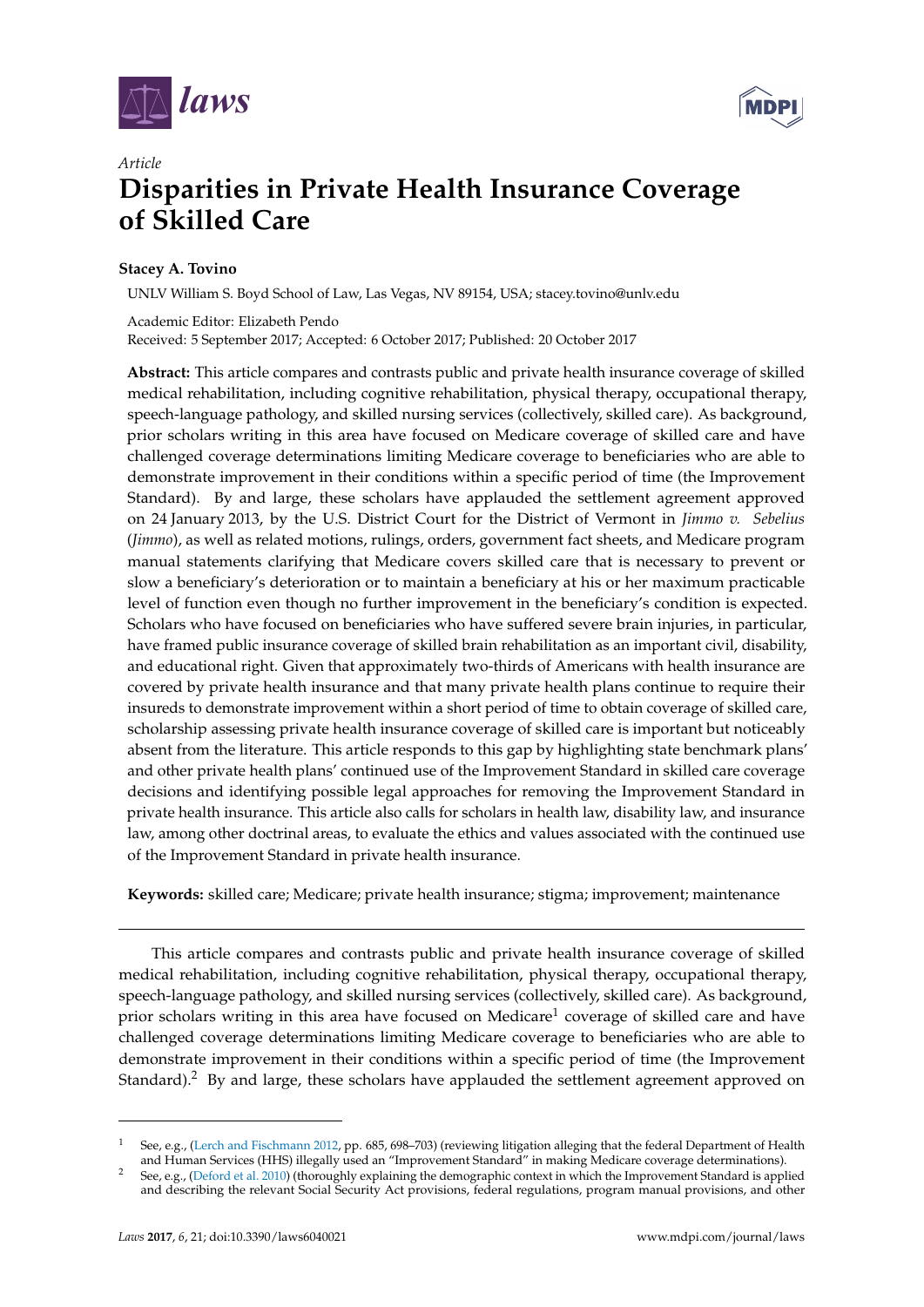24 January 2013, by the U.S. District Court for the District of Vermont in *Jimmo v. Sebelius* (*Jimmo*),<sup>3</sup> as well as related motions, $^4$  rulings, $^5$  orders, $^6$  government fact sheets, $^7$  and Medicare program manual statements $^8$  clarifying that Medicare covers skilled care that is necessary to prevent or slow a beneficiary's deterioration or to maintain a beneficiary at his or her maximum practicable level of function even though no further improvement in the beneficiary's condition is expected. Scholars who have focused on beneficiaries who have suffered severe brain injuries, in particular, have framed public insurance coverage of skilled brain rehabilitation as an important civil, disability, and educational right.<sup>9</sup>

Given that approximately two-thirds of Americans with health insurance are covered by private health insurance<sup>10</sup> and that many private health plans continue to require their insureds to demonstrate improvement within a short period of time to obtain coverage of skilled care, $^{11}$  scholarship assessing private health insurance coverage of skilled care is important but noticeably absent from the literature.<sup>12</sup> This article responds to this gap by highlighting state benchmark plans' and private health plans' continued use of the Improvement Standard in skilled care coverage decisions and outlining possible legal approaches for removing the Improvement Standard in private health insurance. This article also calls for scholars in health law, disability law, and insurance law, among other doctrinal areas, to evaluate the ethics and values associated with the continued use of the Improvement Standard in private health insurance.

#### **1. A Skilled Care Hypothetical**

Consider a drunk driver who hits a young adult while the latter is crossing the street on foot. Assume that the young adult, named Brian, sustains a severe traumatic brain injury as a result of the accident and is brought by an ambulance to the emergency department of a local hospital in critical

guidance to support patient advocates and litigators in challenging the Standard); Papciak v. Sebelius, 742 F.Supp.2d 765 (W.D. Pa. 2010) (agreeing with the plaintiff's argument that the Secretary of HHS failed to apply the correct legal standard and did not consider plaintiff's potential need for a rehabilitative maintenance program: "Even if full recovery or medical improvement is not possible, a patient may need skilled services to prevent further deterioration or preserve current capabilities.").

<sup>3</sup> See Jimmo v. Sebelius, 2011 WL 5104355 (D. Vt. 2011); Fins et al. 2016 (noting that the *Jimmo* settlement "gives hope that coverage standards will be based on individualized assessment and the needs and conditions of specific patients" and concluding with policy recommendations designed to realize the aspirations of the *Jimmo* plaintiffs in the context of patients in the minimally conscious state in need of skilled care).

<sup>4</sup> See Jimmo v. Burwell, No. 5:11-CV-17, 2016 WL 4401371 (D. Vt. 2016) (responding to plaintiffs' motion for resolution of HHS's noncompliance with the *Jimmo* settlement agreement).

<sup>5</sup> Id. at \*13 (granting the *Jimmo* plaintiffs' motion to enforce the portion of its settlement agreement with HHS relating to the Secretary's educational campaign obligations and directing the Secretary of HHS to propose corrective action for plaintiffs' consideration).

<sup>6</sup> Jimmo v. Burwell, No. 5:11-CV-17, 2017 WL 462512, \*7 (D. Vt. 2017) (ordering the Secretary of HHS to amend her corrective action plan to include a corrective statement and a national call that includes both the corrective statement as well as a court-required notice).

<sup>7</sup> See U.S. Dep't Health & Human Servs., Ctrs. Medicare & Medicaid Servs., *Jimmo v. Sebelius* Settlement Agreement, Fact Sheet, 20 February 2014 ("The Medicare statute and regulations have never supported the imposition of an 'Improvement Standard' rule-of-thumb in determining whether skilled care is required to prevent or slow deterioration in a patient's condition."); id. ("A beneficiary's lack of restoration potential cannot, in itself, serve as the basis for denying coverage, without regard to an individualized assessment of the beneficiary's medical condition and the reasonableness and necessity of the treatment, care, or services in question.").

<sup>8</sup> See U.S. Dep't Health & Human Servs., Ctrs. Medicare & Medicaid Servs., *Jimmo v. Sebelius* Settlement Agreement Program Manual Clarifications Fact Sheet, 20 February 2014 (clarifying that "no 'Improvement Standard' is to be applied in determining Medicare coverage for maintenance claims in which skilled care is required").

<sup>9</sup> See (Wright and Fins 2016) ("The right to rehabilitative technologies for the injured brain stems by analogy to the expectation of free public education for children and adolescents, and also by statute under the Americans with Disabilities Act and under Supreme Court jurisprudence . . . ").

See Jessica C. Barnett & Marina S. Vornovitsky, U.S. Census Bureau, Health Insurance Coverage in the U.S.: 2015 at 7, tbl 2 (September 2016) (noting that 67.2% of Americans who had health insurance in 2015 had private health insurance).

 $^{11}$  See infra Part III.

<sup>12</sup> See, e.g., Wright & Fins, *supra* note 9, at 277 ("We do not address all possible reforms to realize the right to rehabilitation, including how our argument intersects with the Affordable Care Act, as that is beyond the scope of this Article.").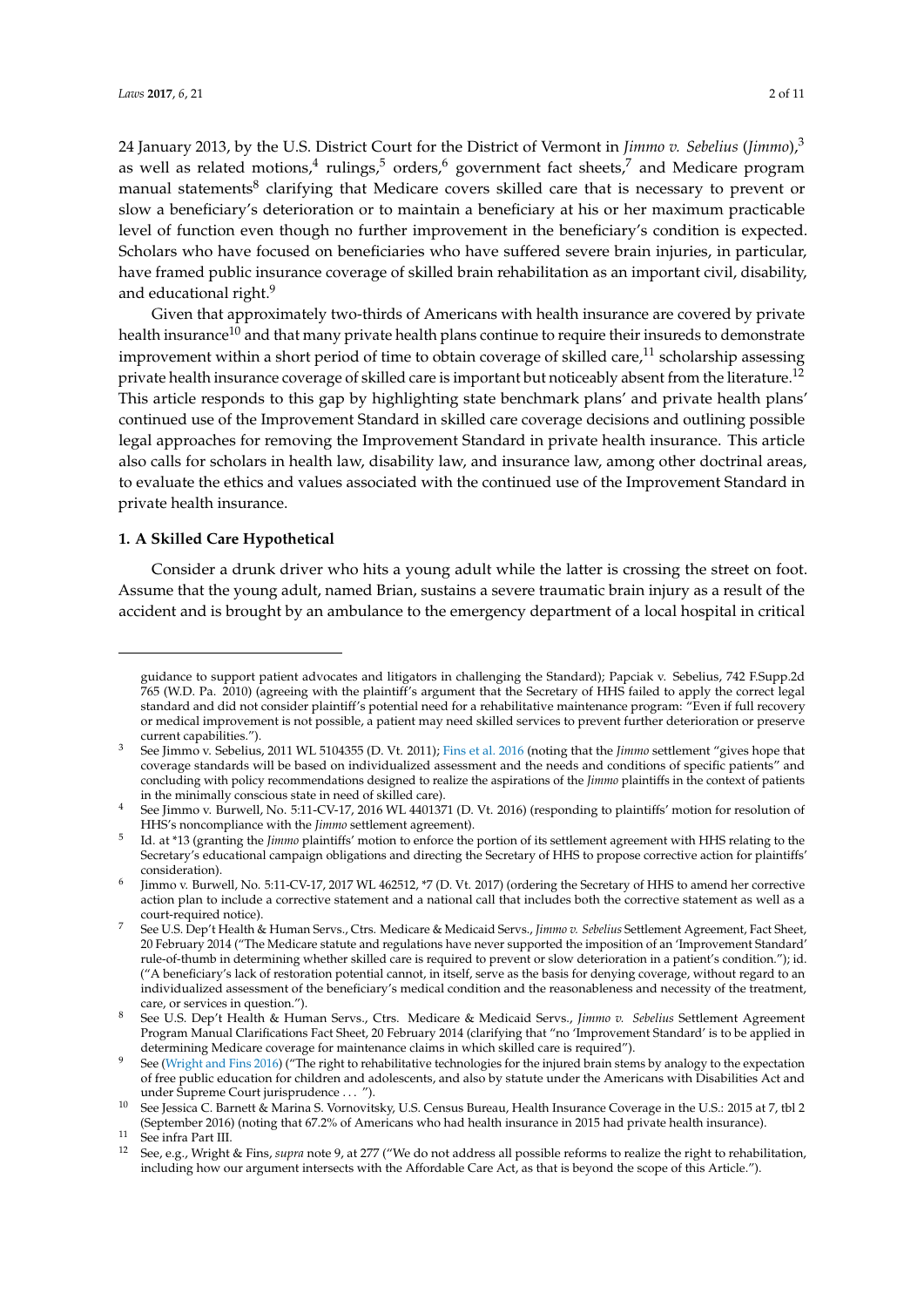condition. After physicians in the emergency department provide Brian with heroic, life-saving care, Brian is moved upstairs to the hospital's intensive care unit (ICU), where he remains in an unconscious state for two weeks. Thereafter, Brian slowly emerges to a state of wakeful unresponsiveness in which his eyes open but he remains unaware of himself and others and does not respond to commands. Further assume that, approximately ten days later, Brian's parents firmly believe they see some signs that Brian is regaining consciousness, including slight and occasional but definite movements towards them when they talk to him in the late morning as well as attempted verbalizations in the early afternoon.<sup>13</sup> Because Brian is unable to reproduce these signs when his physicians and nurses examine him, however, Brian's health care providers believe Brian's parents are engaging in wishful thinking with respect to Brian's condition.

After Brian has been in the ICU for approximately one month, a hospital caseworker attempts to obtain consent from Brian's parents to discharge him to a local nursing home. The caseworker explains the attempted discharge in light of Brian's alleged inability to participate in any form of skilled care at the hospital, including physical therapy, occupational therapy, and speech-language therapy. With respect to his speech, however, Brian's parents believe that he is unable to talk because he has a tracheostomy, which forces air to bypass his vocal cords, and that he just needs a bit more time to improve and then he may be able to succeed in his verbalization attempts.

Brian's parents, who are well-to-do and politically connected, adamantly refuse the discharge to the nursing home and demand that Brian stay in the ICU until he can breathe on his own and be transferred to a top-ranked brain rehabilitation hospital in another state. Fortuitously, Brian regains consciousness the following week and shortly thereafter is able to breathe on his own and to communicate with his health care providers and his family. Both the hospital and Brian's insurer agree that Brian's transfer to an inpatient brain rehabilitation facility is appropriate.

Not everyone is so lucky. Many individuals who suffer from severe brain injuries as well as other health conditions such as ALS, Alzheimer's disease, Multiple Sclerosis, paraplegia, Parkinson's disease, quadriplegia, and stroke need skilled nursing, physical, occupational, and/or speech therapy to maintain their current functioning and/or to slow their deterioration.<sup>14</sup> Although their conditions may never dramatically improve like Brian's condition did, in part because we have not yet discovered cures for many chronic conditions, skilled care can help these individuals maintain the quality of their lives.<sup>15</sup>

To the extent that a public health care program, such as Medicare or Medicaid, or a private health plan limits coverage of skilled care to those individuals who demonstrate rapid improvement, individuals who have the potential to improve but do not improve fast enough as well as individuals with chronic conditions who may never improve may not receive the skilled care they need to live quality lives. Lacking coverage of skilled care, these individuals may be pushed towards custodial care settings, where they will receive little to no further assessment or rehabilitation.<sup>16</sup>

#### **2. Medicare, the Improvement Standard, and** *Jimmo*

Medicare beneficiaries with chronic conditions do have some relief as a result of recent clarifications regarding Medicare coverage of skilled care. As background, Congress has always prohibited Medicare from paying for health care items and services that are "not reasonable and necessary for the diagnosis or treatment of illness or injury or to improve the functioning of a malformed body member."<sup>17</sup> Although the Social Security Act (Act) does not define the phrase

<sup>13</sup> See, e.g., Fins et al., *supra* note 3, at 183 (describing a similar hypothetical).

<sup>14</sup> See Deford, Murphy & Stein, *supra* note 2, at Part I (describing how individuals with chronic conditions frequently need one or more skilled therapies).

 $\frac{15}{16}$  Id.

<sup>16</sup> See, e.g., Joseph J. Fins, Rights Come to Mind: Brain Injury, Ethics, and the Struggle for Consciousness 5 (2015) ("Patients not 'showing progress' are discharged from rehabilitation programs to nursing homes where they linger without rehabilitation or diagnostic oversight.").

<sup>17 42</sup> U.S.C. § 1395y(a)(1)(A) (2017).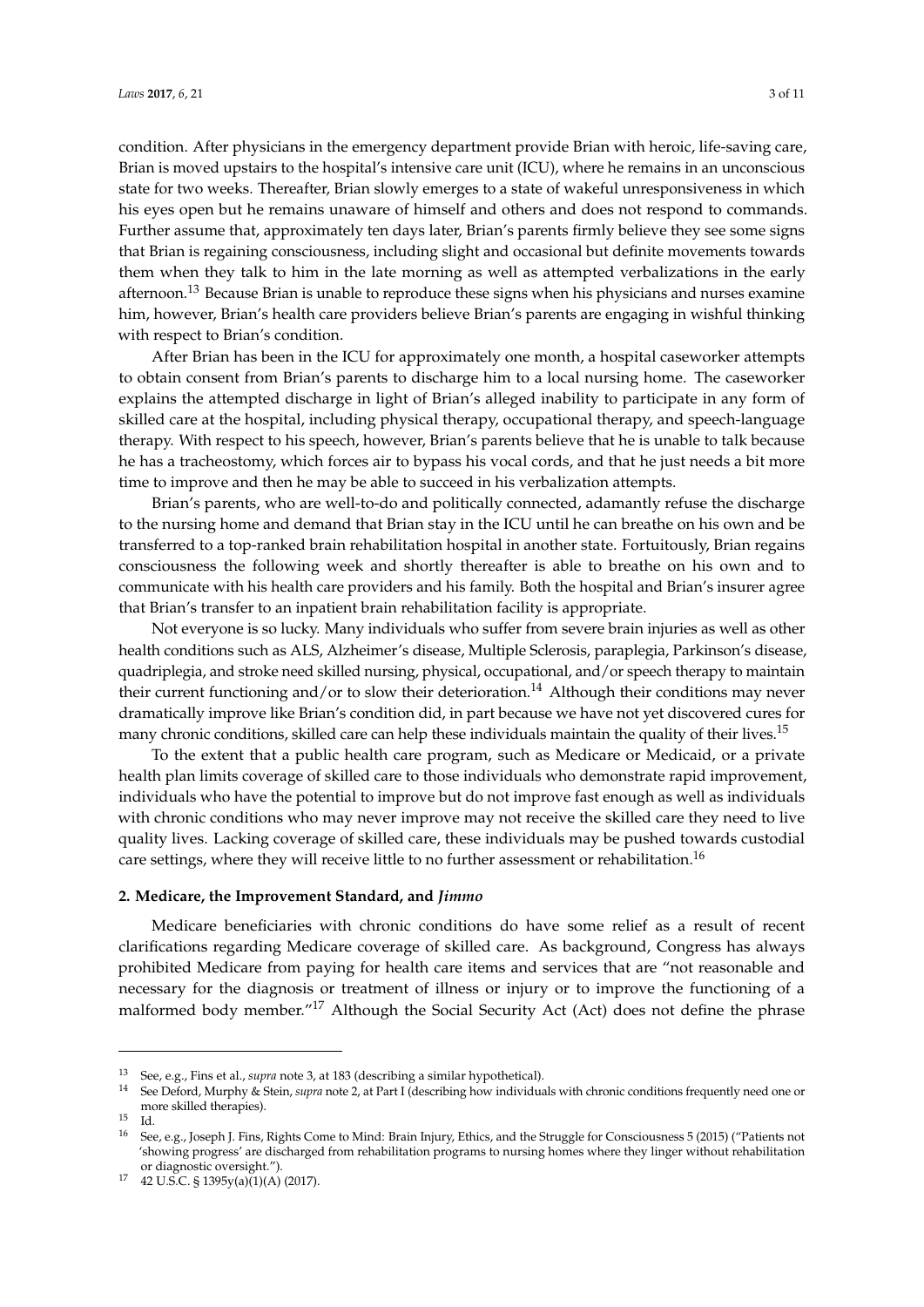"reasonable and necessary," the Act does identify broad categories of covered health care benefits<sup>18</sup> as well as limitations and exclusions<sup>19</sup> applicable to particular health care items and services.

The federal Department of Health and Human Services (HHS), not Congress, has the responsibility of determining when an advancement, innovation, or improvement of an item or service that does not fit into one of the statutory covered benefit categories is reasonable and necessary and therefore should be covered by Medicare.<sup>20</sup> Plaintiffs frequently challenge these HHS determinations. In *Jimmo v. Sebelius*, for example, six Medicare beneficiaries with a range of chronic conditions such as Alzheimer's disease, cerebral palsy, multiple sclerosis, paralysis, and Parkinson's disease joined together with seven national organizations to sue the Secretary of HHS (Secretary). The *Jimmo* plaintiffs alleged that HHS had adopted an "unlawful and clandestine" coverage standard that resulted in the wrongful termination, reduction, and/or denial of Medicare coverage for beneficiaries with medical conditions that were not expected to improve or that failed to demonstrate progress with treatment to date.<sup>21</sup>

In particular, the *Jimmo* plaintiffs argued that HHS denied coverage for skilled care, including skilled nursing care, home health care, and outpatient therapy, when beneficiaries needed "maintenance services," or were described by their providers as "chronic," "medically stable," "not improving," or "having plateaued."<sup>22</sup> The plaintiffs referred to HHS's practice of denying coverage of items and services ordered for Medicare beneficiaries whose conditions had not improved or were not expected to improve as an "Improvement Standard."<sup>23</sup> The plaintiffs argued that the Improvement Standard was contrary to the Act and its implementing regulations, the federal Administrative Procedure Act, the federal Freedom of Information Act, and the Due Process Clause of the Fifth Amendment.<sup>24</sup> On 25 October 2011, the U.S. District Court for the District of Vermont (Court) denied the Secretary's motion to dismiss the plaintiffs' lawsuit for failure to state a claim. The Court found "at least *some* evidence" of HHS's use of illegal presumptions and improvement rules of thumb in its Medicare coverage determinations.<sup>25</sup>

On 24 January 2013, the Court approved a settlement agreement (Agreement) between HHS and the *Jimmo* plaintiffs.<sup>26</sup> The Agreement required the Centers for Medicare & Medicaid Services (CMS) to issue clarifications to the Medicare Benefit Policy Manual and to develop and publicize new educational materials clarifying Medicare coverage of skilled care.<sup>27</sup> The goal of the Agreement was to ensure that Medicare coverage decisions would be made in accordance with existing Medicare policy and that Medicare beneficiaries would receive coverage of the skilled care to which they are entitled.<sup>28</sup>

Id.

<sup>&</sup>lt;sup>18</sup> See, e.g., id. § 1395d (a) (listing categories of inpatient hospital, post-hospital extended care, home health, and hospice benefits covered by Medicare Part A); id. § 1395k(a) (listing categories of medical and other health services covered by Medicare Part B).

<sup>&</sup>lt;sup>19</sup> See, e.g., id. § 1395d(b) (establishing limitations on Medicare Part A benefits after such benefits have been provided for a certain amount of time); id. § 1395y(a) (excluding certain items and services from Medicare coverage).

<sup>20</sup> See, e.g., Health Care Financing Administration, Medicare Program; Procedures for Making National Coverage Decisions 64 FR 22,619 (27 April 1999) (announcing the process the former Health Care Financing Administration would use to make a national Medicare coverage decision (NCD) for a specific health care item or service); Centers for Medicare and Medicaid Services, Medicare Program; Revised Process for Making Medicare National Coverage Determinations, 68 Fed. Reg. 55,634 (26 September 2003) (revising the process CMS uses in making Medicare NCDs).

 $21$  2011 WL 5104355,  $*1$  (D. Vt. 2011).

<sup>&</sup>lt;sup>22</sup> Id. at  $*1$ .

<sup>23</sup> Id. at \*1.

 $^{24}$  Id. at \*2.<br>  $^{25}$  Id. at \*2

Id. at \*22 ("[T]he court cannot conclude as a matter of law that Plaintiffs' Improvement Standard theory is factually implausible when it is supported by at least *some* evidence in each of the Individual Plaintiffs' cases and where other plaintiffs have successfully demonstrated the use of illegal presumptions and rules of thumb much like Plaintiffs allege here.") (italicized emphasis in original).

<sup>26</sup> See Proposed Settlement Agreement, Jimmo v. Sebelius, No. 5:11-CV-17-CR (16 October 2012); U.S. Dep't Health & Human Servs., Ctrs. Medicare & Medicaid Servs., *Jimmo v. Sebelius* Fact Sheet [hereinafter Fact Sheet] (stating that, "On 24 January 2013, the U. S. District Court for the District of Vermont approved a settlement agreement in the case of *Jimmo v. Sebelius*, in which the plaintiffs alleged that Medicare contractors were inappropriately applying an 'Improvement Standard' in making claims determinations for Medicare coverage involving skilled care . . . ").

<sup>&</sup>lt;sup>27</sup> Fact Sheet, *supra* note 26, at 1.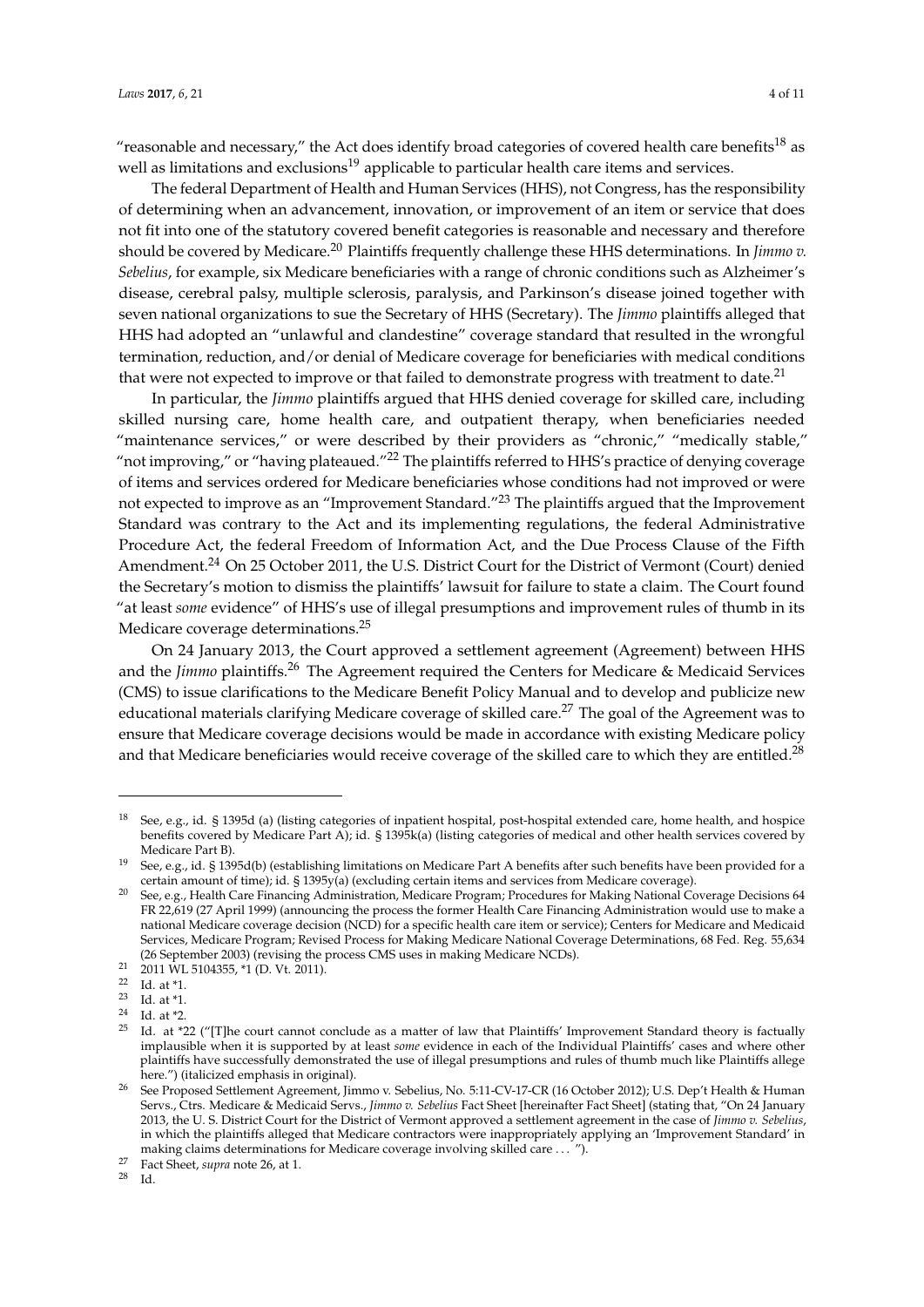The Agreement did not resolve the plaintiffs' concerns, however. Three years later, on 1 March 2016, the *Jimmo* plaintiffs filed with the Court a motion in which they argued that the Secretary failed to comply with the Agreement.<sup>29</sup> On 17 August 2016, the Court granted the plaintiffs' motion to enforce the portion of the Agreement relating to the Secretary's educational campaign obligations and directed the Secretary of HHS to propose corrective action for plaintiffs' consideration.<sup>30</sup> The Court explained that the Secretary "failed to fulfill the letter and spirit of the Settlement Agreement with respect to at least one essential component of the Educational Campaign."<sup>31</sup> The Court further explained that the plaintiffs provided "persuasive evidence that at least some of the information provided by the Secretary in the Educational Campaign was inaccurate, nonresponsive, and failed to reflect the maintenance coverage standard."<sup>32</sup>

Most recently, on 1 February 2017, the Court ordered the Secretary to amend the corrective action plan to include the following corrective statement (Corrective Statement):

The Centers for Medicare & Medicaid Services reminds the Medicare community of the *Jimmo* Settlement Agreement (January 201[3], which clarified that the Medicare program will pay for skilled nursing care and skilled rehabilitation services when a beneficiary needs skilled care in order to maintain function or to prevent or slow decline or deterioration (provided all other coverage criteria are met). Specifically, the *Jimmo* Settlement adopted a "maintenance coverage standard" for both skilled nursing and therapy services:

Skilled nursing services would be covered where such skilled nursing services are necessary to maintain the patient's current condition or prevent or slow further deterioration so long as the beneficiary requires skilled care for the services to be safely and effectively provided.

Skilled therapy services are covered when an individualized assessment of the patient's clinical condition demonstrates that the specialized judgment, knowledge, and skills of a qualified therapist ("skilled care") are necessary for the performance of a safe and effective maintenance program. Such a maintenance program to maintain the patient's current condition or to prevent or slow further deterioration is covered so long as the beneficiary requires skilled care for the safe and effective performance of the program.The *Jimmo* Settlement may reflect a change in practice for many providers, adjudicators, and contractors, who may have erroneously believed that the Medicare program pays for nursing and rehabilitation only when a beneficiary is expected to improve. The Settlement correctly implements the Medicare program's regulations governing maintenance nursing and rehabilitation in skilled nursing facilities, home health services, and outpatient therapy (physical, occupational, and speech) and maintenance nursing and rehabilitation in inpatient rehabilitation hospitals for beneficiaries who need the level of care that such hospitals provide. These regulations are set forth in the Medicare Benefit Policy Manual.<sup>33</sup>

The Court also required HHS to include the Corrective Statement on HHS's *Jimmo* webpage, in HHS's publicly available answers to frequently asked questions (FAQs) about the Agreement, and in the written materials and oral statements that the Secretary agreed to publicize as part of the corrective action plan.<sup>34</sup>

 $1<sub>d</sub>$ 

<sup>29</sup> See Jimmo v. Burwell, No. 5:11-CV-17, 2016 WL 4401371 (D. Vt. 2016) (responding to plaintiffs' motion for resolution of HHS's noncompliance with the *Jimmo* settlement agreement).

<sup>30</sup> Id. at \*13.

<sup>31</sup> Id. at \*10.

 $\frac{32}{33}$  Id. at \*11.

<sup>&</sup>lt;sup>33</sup> Jimmo v. Burwell, No. 5:11-CV-17, 2017 WL 462512,  $*$ 6 (D. Vt. 2017).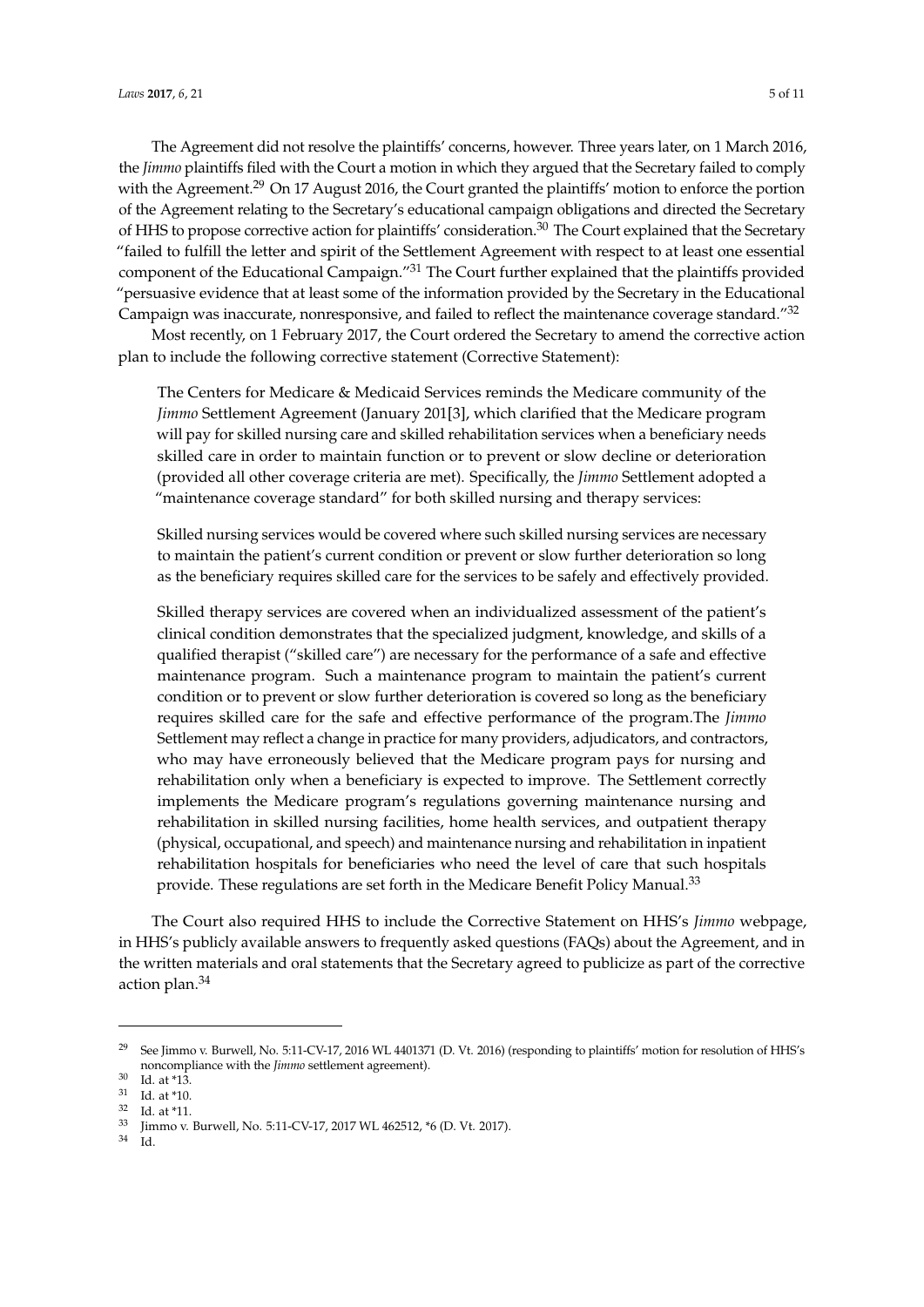Although judicial enforcement of the *Jimmo* Agreement should improve the ability of Medicare beneficiaries to obtain coverage of skilled care, the case does not impact private health insurance coverage of skilled care. Given that approximately two-thirds of Americans with health insurance are covered by private health insurance,<sup>35</sup> scholarship assessing private health insurance coverage of skilled care is important but noticeably absent from the literature.<sup>36</sup> The remainder of this article responds to this gap by highlighting state benchmark plans' and private health plans' continued use of the Improvement Standard in skilled care coverage decisions and by offering legal approaches for removing the Improvement Standard in private health insurance.

#### *A. The Improvement Standard in Private Health Insurance before the ACA*

**3. Private Health Insurance Coverage of Skilled Care**

Before President Obama signed the Affordable Care Act (ACA) into law, private health plans also contained Improvement Standards much like the one opposed by the *Jimmo* plaintiffs. Although many of these plans are no longer in effect, the terms of their incorporated Improvement Standards are available in cases involving plaintiffs who suffered severe brain injuries as well as plaintiffs with a range of other chronic conditions who sued their insurers to obtain coverage of requested care.

The 1999 case of Moore v. Blue Cross and Blue Shield of National Capital Area is illustrative.<sup>37</sup> *Moore* involved a fifteen-year-old named Alistaire Moore who was a passenger in a chauffeured automobile when the driver lost control while driving through New York City.<sup>38</sup> Alistaire suffered a severe traumatic brain injury as a result of the car crash that followed.<sup>39</sup> One of the issues in *Moore* was the interpretation of two health maintenance organization (HMO) provisions Alistaire's parents believed should be read to cover the skilled home health services and outpatient rehabilitation and physical therapy services Alistaire's parents requested. $40$  The HMO provision covering home health services limited coverage for individuals with conditions that, in the judgment of the HMO, would significantly improve within a period of ninety days.<sup>41</sup> The HMO provision covering outpatient rehabilitation and physical therapy services likewise limited services to individuals with conditions that, in the judgment of the HMO, would significantly improve within a period of ninety days.<sup>42</sup>

The 1990 case of *McGee v. Equicore-Equitable HCA Corporation* is also illustrative of pre-ACA Improvement Standards. In *McGee*, the U.S. District Court for the District of Kansas was charged with interpreting an ERISA-governed health plan that contained an Improvement Standard.<sup>43</sup> *McGee* involved the interpretation of an HMO provision the plaintiff claimed covered the long-term rehabilitative needs of the plaintiff's daughter, who suffered a brain injury during an automobile accident.<sup>44</sup> The disputed provision covered short-term rehabilitation services if, in the judgment of the HMO physician, the patient's condition could be expected to significantly improve within two months.<sup>45</sup> Because a physician made a predetermination that substantial improvement would occur in the daughter's condition in two months if she was transferred to a particular hospital, the court in

<sup>35</sup> See Jessica C. Barnett & Marina S. Vornovitsky, U.S. Census Bureau, Health Insurance Coverage in the U.S.: 2015 at 7, tbl 2 (September 2016) (noting that 67.2% of Americans who had health insurance in 2015, the most recent year for which data are available, had private health insurance).

 $rac{36}{37}$  See, e.g., *supra* note 12.

 $\frac{37}{38}$  Moore v. Blue Cross & Blue Shield, 70 F.Supp.2d 9, 13 (D.D.C. 1999).

<sup>38</sup> Id.

<sup>39</sup> Id.

 $^{40}$  Id. at 14.

Id. at 33 (noting that Alistaire's HMO's would cover "Short term physical therapy for conditions which, in the judgment of CapitalCare, are subject to significant improvement within a period of 90 days").

<sup>&</sup>lt;sup>42</sup> Id. (also noting that Alistaire's HMO would cover "Short term rehabilitation services and physical therapy (for conditions which CapitalCare determines are subject to significant improvement within a period of 90 days).").

<sup>43</sup> McGee v. Equicore-Equitable HCA Corp., 1990 WL 37932 (D. Kan. 10 April 1990) (unpublished).

<sup>44</sup> Id. at \*1.

<sup>&</sup>lt;sup>45</sup> Id. at \*1 (quoting the disputed provision, which limited rehabilitation to that "which in the judgment of the Plan Physician, can be expected to result in significant improvement of the Member's condition within a period of two months."); id. at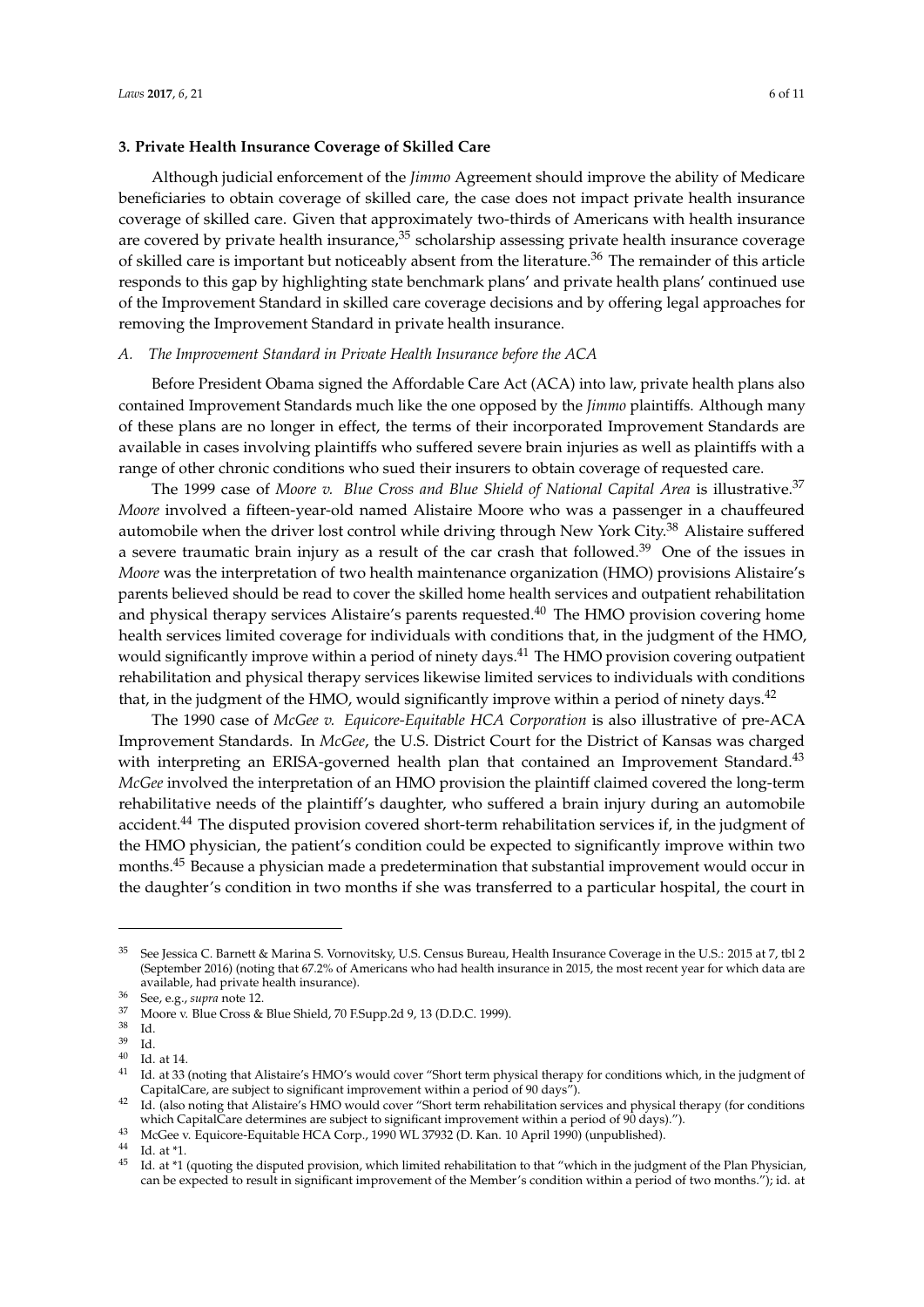*McGee* actually required the defendant to cover the first two months of rehabilitation at that hospital.<sup>46</sup> The patient in *McGee* was lucky, just like Brian in the skilled care hypothetical outlined above.

## *B. The Improvement Standard in Private Health Insurance after the ACA*

When I give talks regarding the *Jimmo* Agreement, Medicare beneficiaries and other stakeholders will frequently tell me how pleased they are that *Jimmo* ended the use of the Improvement Standard in all forms of health insurance and that the ACA placed the final nail in the Improvement Standard coffin. At this point, I must explain that *Jimmo* only impacts Medicare coverage of skilled care. I also must explain that the ACA has not curtailed the use of the Improvement Standard in a range of private health insurance contexts, including the private individual, small group, and large group markets.

As background, President Obama signed the Patient Protection and Affordable Care Act and the Health Care and Education Reconciliation Act (as consolidated, the Affordable Care Act (ACA)) into law in late March 2010.<sup>47</sup> Best known for its still controversial individual health insurance mandate,<sup>48</sup> the ACA requires certain health plans to provide ten sets of benefits called essential health benefits (EHBs).<sup>49</sup> Specifically, the ACA requires individual and small group health plans,<sup>50</sup> exchange-offered qualified health plans,<sup>51</sup> state basic health plans,<sup>52</sup> and Medicaid benchmark plans<sup>53</sup> to offer "rehabilitative and habilitative services and devices" in addition to nine other categories of EHBs.<sup>54</sup> Unfortunately, not every individual with private health insurance will benefit from these EHBs because the ACA exempted grandfathered health plans, large group health plans (through the beginning of 2017), and self-insured health plans from the requirement to provide the ten sets of EHBs.<sup>55</sup> In some states, such as Nevada, only ten percent of residents are covered by a health plan that must comply with the ACA's EHBs, leaving the vast majority of residents without mandatory rehabilitation benefits.<sup>56</sup>

<sup>3 (&</sup>quot;Short-term rehabilitation services are limited to those services which, in the judgement of the Plan Physician, can be expected to result in significant improvement of the Member's condition within a period of two months.").

 $\frac{46}{47}$  Id. at \*15.

<sup>47</sup> See Patient Protection and Affordable Care Act, Pub. L. No. 111-148, 124 Stat. 119 (2010) (codified as amended in scattered sections of 26 and 42 U.S.C.) [hereinafter ACA].

<sup>48</sup> Id. § 5000A, 124 Stat. at 244 (adding the following to the Internal Revenue Code: "An applicable individual shall for each month beginning after 2013 ensure that the individual, and any dependent of the individual who is an applicable individual, is covered under minimum essential coverage for such month").

 $^{49}$  See ACA § 1302(b)(1)(A)–(J).

<sup>50</sup> See ACA § 1201(2)(A) (noting amendments to the Public Health Service Act § 2707(a)) (codified at 42 U.S.C. § 300gg-6(a)).

<sup>51</sup> Id. § 1301(a)(1)(B) (adding new 42 U.S.C. § 18021(a)(1)(B)).<br> $52 \text{ In dividing a listable for state basis holds when average in }$ 

<sup>52</sup> Individuals eligible for state basic health plan coverage include individuals who are not eligible for Medicaid and whose household income falls between 133% and 200% of the federal poverty line for the family involved as well as low-income legal resident immigrants. Id. § 1331(e).

<sup>53</sup> Id. § 2001(c)(3) (adding new 42 U.S.C. § 1396u-7(b)(5)–(6)).

<sup>54</sup> Id.  $\frac{8}{5}$  1302(b)(1)(A)–(J).

<sup>55</sup> See Interim Final Rules for Group Health Plans and Health Insurance Coverage Relating to Status as a Grandfathered Health Plan Under the Patient Protection and Affordable Care Act, 75 Fed. Reg. 34,538, 34,562 (17 June 2010) (to be codified at 29 C.F.R. pt. 2590) (adopting 29 C.F.R. § 2590.715-1251(a), which defines "grandfathered health plan coverage" as "coverage provided by a group health plan, or a health insurance issuer, in which an individual was enrolled on 23 March 2010"); id. at 34,559 (explaining that Public Health Service Act § 2707 does not apply to grandfathered health plans); id. at 34,567–68 (adopting 29 C.F.R. § 2590.715-1251(c)(1), which states that "the provisions of PHS Act section[] . . . 2707 . . . do not apply to grandfathered health plans"); U.S. Dep't Labor, Application of the New Health Reform Provisions of Part A of Title XXVII of the PHS Act to Grandfathered Plans 1 (2010) (explaining that ACA's essential benefit package requirement is not applicable to grandfathered plans); Inst. of Med., Essential Health Benefits: Balancing Coverage and Cost 19 (2012) (listing the health plan settings to which ACA's EHB requirement do not apply); Commonwealth Fund, The Essential Health Benefits Provisions of the Affordable Care Act: Implications for People with Disabilities 3 (2011) ("The act exempts large-group health plans, as well as self-insured [Employee Retirement Income Security Act] plans and ERISA-governed multiemployer welfare arrangements not subject to state insurance law, from the essential benefit requirements").

<sup>56</sup> See e-mail from Glenn Shippey, Nev. Div. of Ins., to Stacey Tovino, Univ. of Nev., Las Vegas (8 April 2016, 3:33 PM PT) ("Please note that fewer than 10% of Nevadans are covered under an individual or small group policy in the state, and large employers are not required to provide coverage for essential health benefits") (on file with author) [hereinafter Shippey E-mail].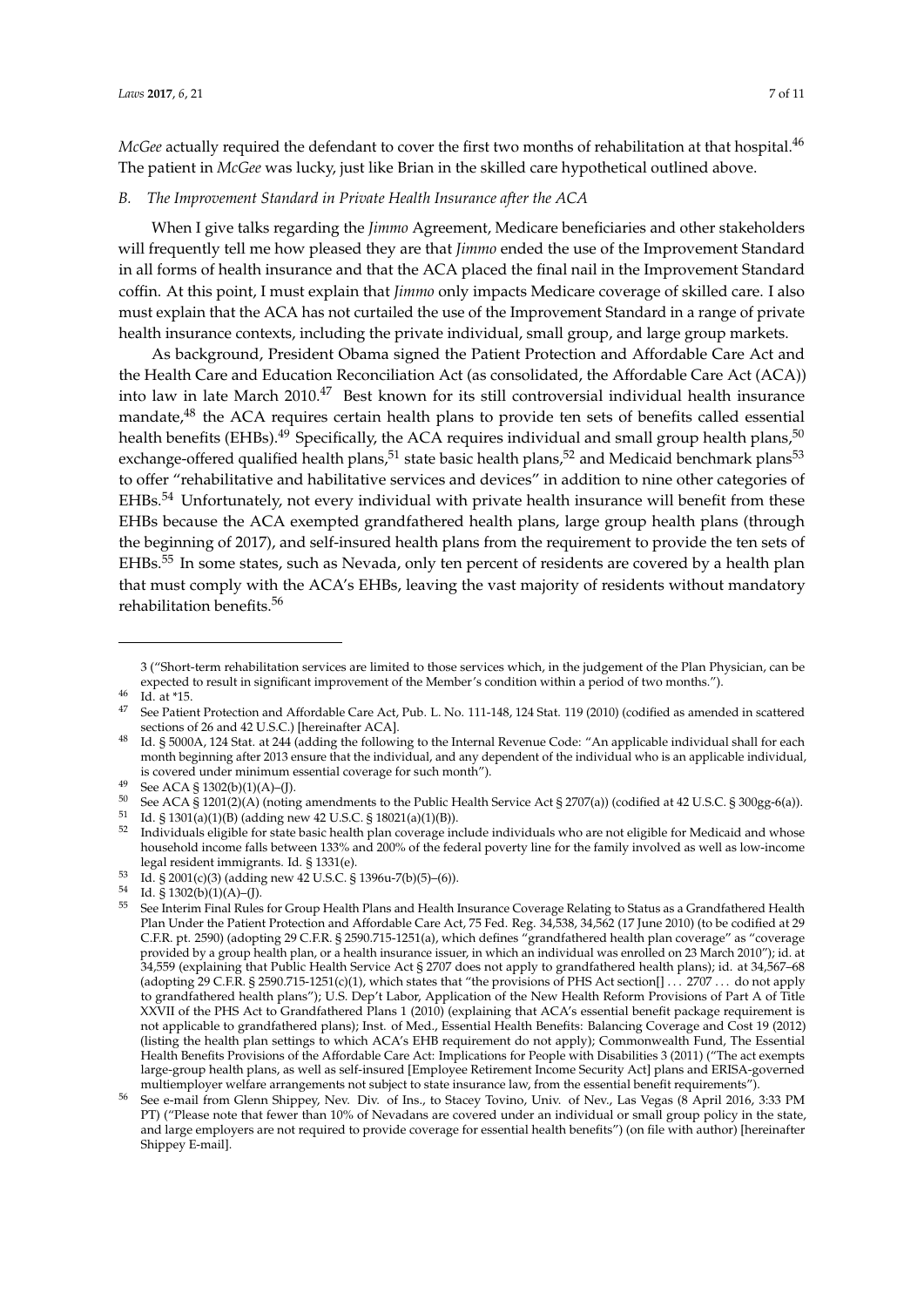For those health plans that must provide benefits within the ten EHB categories, the statutory EHB requirements were unclear as to whether particular benefits, such as inpatient brain rehabilitation benefits, were included and, if so, the extent to which they were required to be covered. As a result, HHS issued its first set of final regulations implementing the ACA's EHB requirements on 25 February 2013 (2013 Final Regulations).<sup>57</sup> The 2013 Final Regulations required states to select (or be defaulted into) a benchmark plan<sup>58</sup> that provided coverage for the ten EHB categories, including rehabilitation services,<sup>59</sup> and that served as a reference plan for health plans in each state. According to the 2013 Final Regulations, health plans in the state to which the EHB requirements applied were required to provide health benefits substantially equal to those provided by the state's benchmark plan, including the benchmark plan's covered benefits and excluded benefits.<sup>60</sup> Thus, the question of whether a particular health insurance policy or plan was responsible for providing (between 2014 and 2016) particular skilled care required an analysis of the applicability of the ACA's EHB provision to the policy or plan, the content of the state's current, selected benchmark plan, and the similarity between the particular policy or plan and the benchmark plan.

Since I am on faculty at the University of Nevada, Las Vegas, I will use the State of Nevada's first benchmark plan to illustrate the application of these rules. Nevada's first benchmark plan was the Health Plan of Nevada Point of Service Group 1 C XV 500 HCR Plan (Nevada's First Benchmark Plan).<sup>61</sup> If, as written on 31 March 2012, Nevada's First Benchmark Plan included particular rehabilitation benefits without those benefits being subject to an Improvement Standard, then individual, small group, and other ACA-covered health plans in Nevada were responsible for providing substantially similar benefits in the years 2014, 2015, and 2016.<sup>62</sup> On the other hand, if Nevada's First Benchmark Plan did not include coverage of particular rehabilitation benefits on 31 March 2012, then those benefits were not considered EHBs in Nevada and individuals who needed those benefits did not have coverage in 2014, 2015, and 2016 unless their health plans voluntarily included such benefits<sup>63</sup> or unless they accessed separate state funds (only available in some states) for relevant treatments and services.<sup>64</sup>

In regulations published on 27 February 2015, HHS required states to select a new benchmark plan effective for the 2017 plan year (Second Benchmark Plan).<sup>65</sup> The deadline for states to select a Second Benchmark Plan was 1 June 2015.<sup>66</sup> Nevada, for example, selected the Health Plan of Nevada (HPN) Solutions Health Maintenance Organization Platinum 15/0/90% Plan as its Second Benchmark Plan.<sup>67</sup> Section 6.12 of the Second Benchmark Plan explains that, with respect to short-term rehabilitation therapy, covered services include speech therapy, occupational therapy, and physical therapy on an inpatient or outpatient basis when ordered by the member's primary care physician

<sup>57</sup> Patient Protection and Affordable Care Act; Standards Related to Essential Health Benefits, Actuarial Value, and Accreditation, 78 Fed. Reg. 12,834 (25 February 2013) (to be codified at 45 C.F.R. pts. 147, 155, and 156).

Id. at 12,866 (adopting 45 C.F.R. § 156.100).

<sup>59</sup> Id. (adopting 45 C.F.R. § 156.110(a)(7)).

<sup>60</sup> Id. (www.primers.)<br>61 at 12,867 (adopting 45 C.F.R. § 156.115(a)).

<sup>61</sup> See Ctrs. for Medicare & Medicaid Servs., Nevada EHB Benchmark Plan. http://www.cms.gov/CCIIO/Resources/ Data-Resources/Downloads/nevad-ehb-benchmark-plan.pdf (accessed on 1 September 2017) [hereinafter Nevada's First Benchmark Plan]; see also Letter from Scott J. Kipper, Comm'r, Div. of Ins., Dep't of Bus. & Indus., State of Nev., to Kathleen Sebelius, Sec'y, U.S. Dep't of Health & Human Servs. 2 (14 December 2012) (identifying Nevada's Benchmark Plan selection). <sup>62</sup> See Shippey E-mail, *supra* note 56 (explaining the application of the EHB requirements in the State of Nevada).

<sup>63</sup> See (Cassidy 2013), at 2 (noting that HHS has indicated that the benchmark plan approach may be changed in 2016 and in future years based on evaluation and feedback).

<sup>64</sup> See, e.g., (Bernhard and John 2012) (discussing, for example, problem gambling treatments that are partially or fully supported by the State of Nevada).

<sup>&</sup>lt;sup>65</sup> See Patient Protection and Affordable Care Act; HHS Notice of Benefit and Payment Parameters for 2016, 80 Fed. Reg. 10,750, 10,812 (27 February 2015).

<sup>66</sup> See, e.g., (Volk 2015) (referencing the 1 June 2015, deadline for states to select an EHB benchmark for small employer and individual coverage available in 2017); Nev. Div. of Ins., Dep't Bus. & Industry, Essential Health Benefits, http://doi.nv.gov/ Healthcare-Reform/Individuals-Families/Essential-Health-Benefits/ (last visited 1 September 2017) [hereinafter Nevada's Second Benchmark Plan] (identifying Nevada's benchmark plan selection for 2017).

<sup>67</sup> See Health Plan of Nevada, Small Business Evidence of Coverage, available under Nevada 2017 EHB Benchmark Plan Information at https://www.cms.gov/cciio/resources/data-resources/ehb.html#Nevada (accessed on 1 September 2017).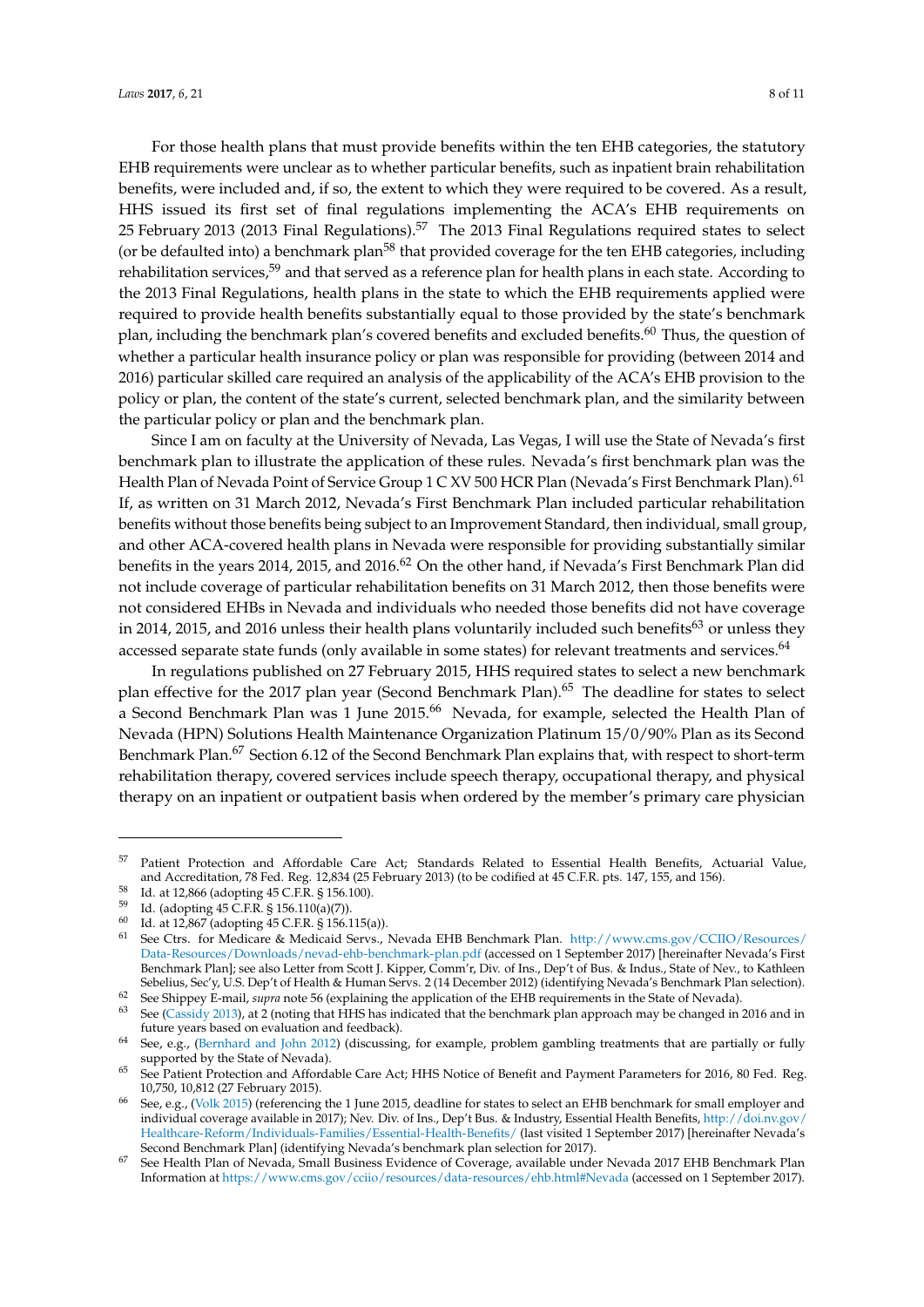(PCP) and authorized by HPN's managed care program.<sup>68</sup> Nevada's Second Benchmark Plan also clarifies, however, that "Benefits for rehabilitation therapy are limited to services given for acute or recently acquired conditions that, in the judgment of the Member's PCP and HPN's Managed Care Program, are subject to significant improvement through Short-Term therapy."<sup>69</sup> Nevada's Second Benchmark Plan, which is currently in effect under the ACA, thus contains an Improvement Standard much like the Standard challenged by the *Jimmo* plaintiffs.

Nevada is not the only state whose Second Benchmark Plan contains an Improvement Standard. Alaska's Second Benchmark Plan, which is the Premera Blue Cross Blue Shield of Alaska Heritage Select Envoy plan, $70$  explains that, with respect to inpatient and outpatient rehabilitation therapy services, covered services include only those services necessary to "restore and improve" a bodily or cognitive function that was "previously normal but was lost as a result of an accidental injury, illness, or surgery."<sup>71</sup>

Similarly, Hawaii's Second Benchmark Plan, which is the Hawaii Medical Service Association's Preferred Provider Plan 2010, explains, with respect to rehabilitation therapy, that covered short-term services include only those that will "improve or restore" neurological or musculoskeletal function.<sup>72</sup> The Hawaii plan further clarifies that, "Therapy beyond this is considered long-term and is not covered. Maintenance therapy, defined as activities that preserve present functional level and prevent regression, are not covered."<sup>73</sup>

Likewise, Georgia's Second Benchmark Plan also expressly excludes "custodial care and maintenance care."<sup>74</sup> The Georgia plan defines "custodial care" as "services you require that are primarily to maintain, and are not likely to improve, your condition"<sup>75</sup> and "maintenance care" as "services and supplies furnished mainly to...[m]aintain, rather than improve, a level of physical or mental function."<sup>76</sup>

Idaho's Second Benchmark Plan is the Blue Cross of Idaho Health Service, Inc. Preferred Blue PPO Small Group Plan.<sup>77</sup> Through recent amendments, the Idaho plan specifically adds "maintenance care" to the services that are excluded from the list of covered physical therapy, occupational therapy, and speech therapy services.<sup>78</sup> The same amendments further specify that, with respect to physical therapy, occupational therapy, and speech therapy, there must be a "reasonable expectation that the services will produce measurable improvement in the Insured's condition in a reasonable period of time."<sup>79</sup>

As a final illustrative, non-exhaustive, example of an EHB plan that contains an Improvement Standard similar to that opposed by the *Jimmo* plaintiffs, Colorado's Second Benchmark Plan is the Kaiser Foundation Health Plan of Colorado State LG A230 Employee Health Plan.<sup>80</sup> With respect to physical, occupational, and speech therapy as well as multidisciplinary rehabilitation services

 $^{68}$  Id. at 17, § 6.12.

<sup>69</sup> Id.

<sup>70</sup> See Alaska, 2017 EHB Plan Information, https://www.cms.gov/cciio/resources/data-resources/ehb.html#Alaska (last visited 1 September 2017).

<sup>71</sup> See Premera Blue Cross Blue Shield of Alaska, Heritage® Select Envoy, at 19, Available online: https://www.cms.gov/cciio/ resources/data-resources/ehb.html#Alaska (accessed on 1 September 2017).

<sup>72</sup> See Hawaii Medical Service Association, Preferred Provider Plan 2010, at 30, https://www.cms.gov/cciio/resources/dataresources/ehb.html#Hawaii (accessed on 1 September 2017).

 $\frac{73}{74}$  Id.

<sup>74</sup> See Humana Employers Health Plan of Georgia, Inc., Georgia HMO Premier 14, Copay Option 22, at 81, https://www.cms. gov/cciio/resources/data-resources/ehb.html#Georgia (accessed on 1 September 2017).

 $75 \text{ Id.}$  at 119.

 $\frac{76}{77}$  Id. at 128.

<sup>77</sup> See Idaho 2017 EHB Benchmark Plan Information, https://www.cms.gov/cciio/resources/data-resources/ehb.html#Idaho (accessed on 1 September 2017).

<sup>78</sup> See Blue Cross of Idaho Health Service, Inc., Preferred Blue PPO Small Group, Amendments, at 4, https://www.cms.gov/ cciio/resources/data-resources/ehb.html#Idaho (accessed on 1 September 2017).

 $^{79}$  Id. at 3–4.

See Colorado 2017 EHB Benchmark Plan Information, https://www.cms.gov/cciio/resources/data-resources/ehb.html# Colorado (accessed on 1 September 2017).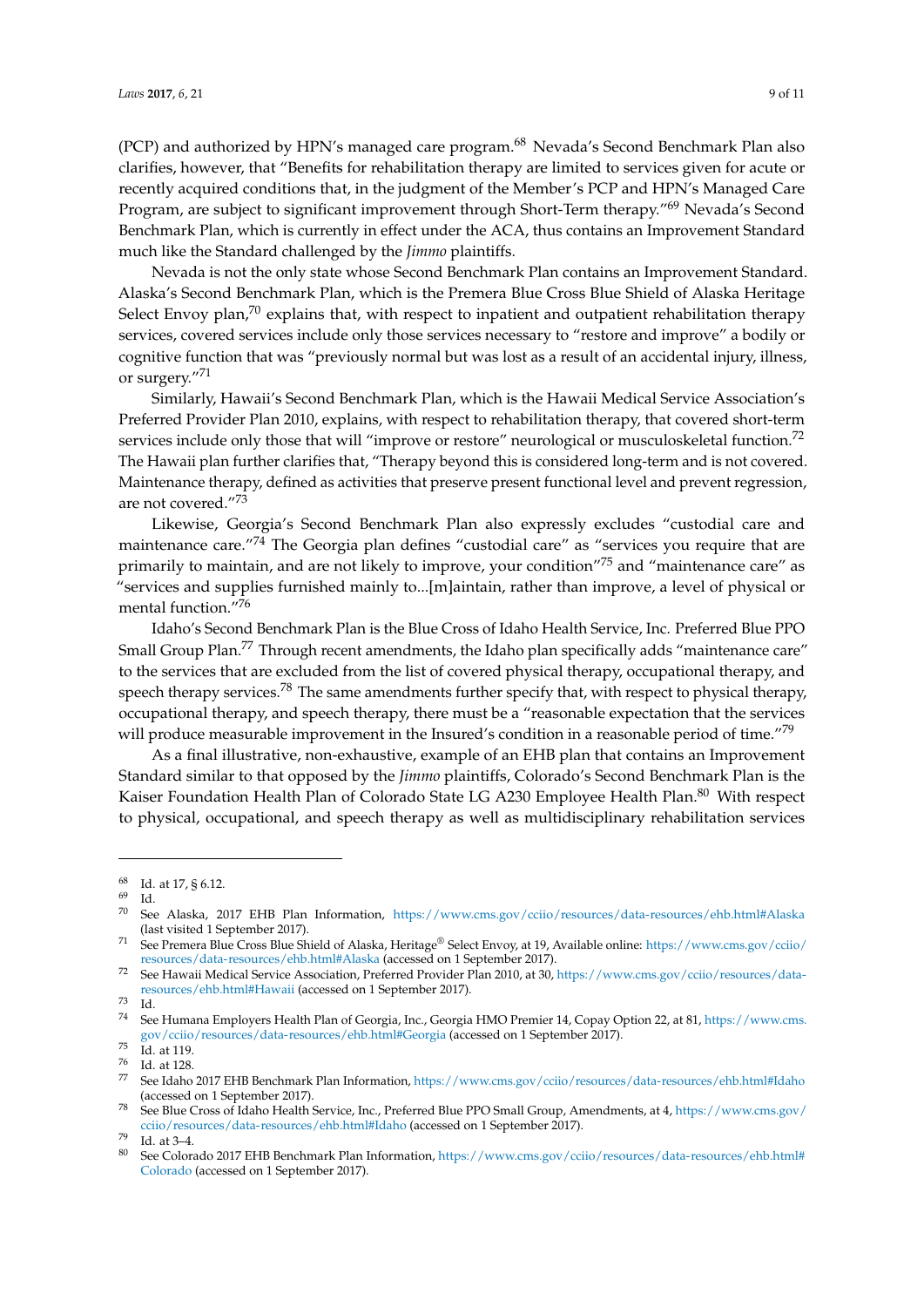provided in either the inpatient or outpatient settings, the Colorado plan requires a plan physician to determine that "*significant improvement is achievable within a two-month period*" in order for the services to be covered.<sup>81</sup>

In summary, the ACA is both historically significant and frustratingly limited at the same time in terms of skilled care and rehabilitation benefits. In terms of its significance, the ACA does require some health plans to provide essential rehabilitation benefits. Thus, after decades without express recognition in federal health law, some individuals with severe brain injuries and chronic conditions who need skilled care—at least in theory and pursuant to the terms of the brief ACA EHB provision—have essential rehabilitation benefits.

In terms of its limitations, however, the ACA does not expressly state that individuals who have insurance through a plan that must comply with the EHB provisions must have access to skilled care without an Improvement Standard. In fact, many state benchmark plans, including those of Nevada, Alaska, Colorado, Georgia, Hawaii, and Idaho, expressly reject coverage of individuals who need rehabilitation to maintain, rather than improve, their conditions.

In addition, the ACA's EHB requirements still do not help out the tens of millions of Americans who are enrolled in grandfathered health plans, large group health plans, and self-insured health plans.<sup>82</sup> As discussed above, less than ten percent of residents in some states are enrolled in a plan that must comply with the ACA's EHB mandate, leaving the vast majority of some state residents without mandatory skilled care and rehabilitation benefits.<sup>83</sup>

#### **4. Conclusions**

This article has compared and contrasted Medicare and private health insurance coverage of skilled care and has shown that some private health plans continue to require their members to demonstrate improvement in order to be eligible for coverage of skilled care. Operational and legal options for remedying this disparity are straightforward. First, private health plans could voluntarily remove from their plans any language containing an Improvement Standard. Second, state legislatures could amend existing, or enact new, mandatory rehabilitation insurance benefits statutes. These state statutes could require health insurers and health plans offering insurance to residents of the state to remove any plan provisions that contain an Improvement Standard and/or to require coverage of skilled care that is necessary to help maintain or prevent deterioration of a resident's condition. Third, Congress could enact a federal rehabilitation parity statute that requires health plans that cover skilled care to cover such care for individuals whose conditions could be maintained with such care. This federal rehabilitation parity statute could be modeled after existing mental health parity statutes, such as the federal Mental Health Parity Act of 1996 and the federal Paul Wellstone and Pete Domenici Mental Health Parity and Addiction Equity Act of 2008, which require parity between the insurance benefits provided to individuals with physical health conditions and individuals with mental health conditions. That is, a new federal law could require parity between the insurance benefits provided to individuals whose conditions can improve with skilled care and individuals who conditions can be maintained with skilled care.

Although operational and legal approaches for remedying the disparity between public and private health insurance coverage of skilled care are straightforward, convincing health plan executives and state and federal lawmakers to adopt these approaches will be more difficult. This is where research and advocacy by scholars in health law, disability law, and insurance law may be useful. For example, additional research is needed to show how many states have selected Second Benchmark Plans that

<sup>81</sup> See Kaiser Foundation Health Plan of Colorado State LG A230 Employee Health Plan, https://www.cms.gov/cciio/ resources/data-resources/ehb.html#Colorado, at 29 (accessed on 1 September 2017) (italicized emphasis added).

<sup>82</sup> See sources cited at *supra* note 55.

See Shippey E-mail, supra note 77 ("Please note that fewer than 10% of Nevadans are covered under an individual or small group policy in the state, and large employers are not required to provide coverage for essential health benefits").